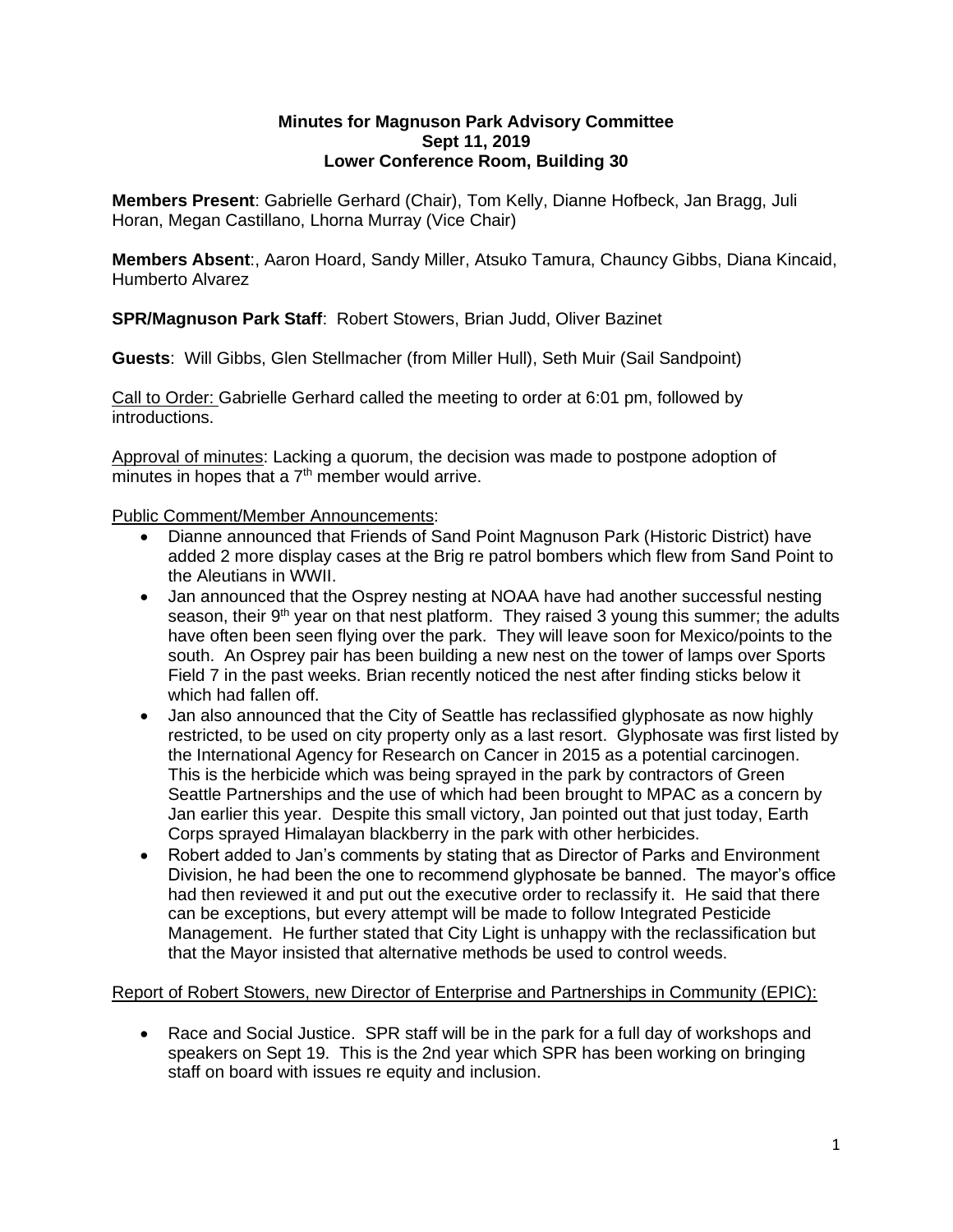- Park District Initiatives. SPR is developing a strategic plan, has been doing outreach to find out what people want in parks, and will continue to do outreach for the next 3-4 mos.
- Changes in SPR: Patrick Marion and Andy Shepler have new assignments. SPR is interviewing now for a city-wide HR director. Tom requested an on-line organizational chart be updated.
- Building 2 update: SPR is working with Center for Excellence re possible acceptance of its proposal.
- Governance Study has been postponed because of budget issues. As there are more residences and concessions at Magnuson, there are also more safety issues. The need for a governance study is recognized and it is hoped that it will be initiated in January 2020, maybe with a product in mid-2020.
- Homelessness: King Co and the City are going to unite to work on homeless issues as a regional problem.

# Approval of minutes:

With Lhorna present, a quorum was available.

- Jan moved and Lhorna seconded that the June meeting minutes be accepted; passed unanimously.
- Tom moved and Dianne seconded that the July meeting minutes be accepted; passed with one abstention (Jan who was absent for July meeting).

# Report of Brian Judd, Park Manager:

- o General security update: Summer was "suspiciously quiet", i.e., reported incidents were lower compared to past 2 summers. Brian credited increased Seattle Police Department patrols in the park as well as milder temperatures. Compared to 2018 statistics: 50% drop in violent crime and 10% drop in property crime in this entire district, although Magnuson itself saw more property damage. All other areas of stats remained the same.
- $\circ$  Building 47 Update: The RFP review panel submitted a recommendation re the theater to the SPR Superintendent on Friday, 8/30/19.
- o Eagle Scout Project: A local Eagle Scout candidate named Dylan Baker created an historical interpretation map for Magnuson Park as his final project. Lynn Ferguson provided guidance and feedback on the final product. The map is on the park website:

<http://www.seattle.gov/parks/find/parks/magnuson-park/history>

- o Change in scheduling Magnuson fields:
	- Fields 10, 11 and 12 (the Navy baseball fields) were previously scheduled out of the Magnuson Park Admin office, for historical reasons that no longer align with current operations. The scheduling of these fields will now be overseen by Citywide Athletics, who schedule all the other fields. In response to questions, Brian stated that drop-in play is still fine if the fields are not scheduled; a private group has donated to improvements; irrigation will be added as well as more parking; new turf will be cork which is now the standard new turf in other SPR fields; the 2 baseball fields will remain baseball fields; another place for a cricket pitch will need to be found since the cricket pitch was not around when the Master Plan was made in 2008.
- o EV Charging Stations: Earlier this year, Joelle Hammerstad present a plan to MPAC about installing 2 EV Charging Stations in the Jr League Parking Lot. This project will commence in late October and will take 2-3 weeks.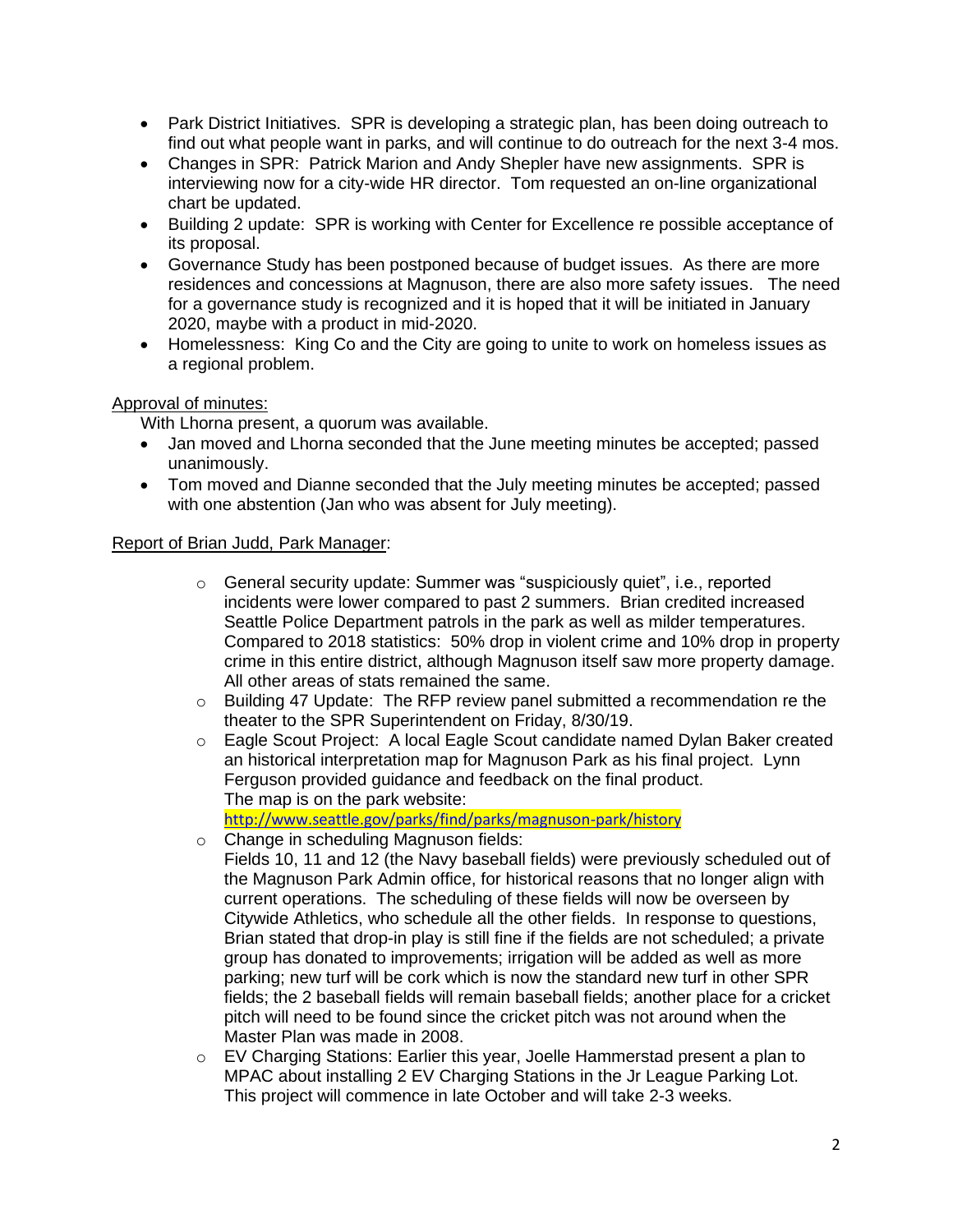- $\circ$  Building 406 (The Brig) Project: Late October/Early November will be the official start of this long-awaited project. The project will install a new roof, new HVAC system, skylights and ADA upgrades to the restrooms. The building will be closed in stages as renovation occurs. Magnuson Park Admin staff are working with building tenants and customers on finding alternative spaces in the park for their operations.
- o 2020 MPAC Slate News-- 3 seats are expiring at the end of this year: Aaron who represents UW, Sandy who represents Building 30 artists, and Jon who represents Sports Fields. Brian stated that Aaron has said he will continue in his seat. Brian announced that a replacement has been found to chair the committee in Gabrielle's place: Diana Kincaid is stepping up. Brian stated that someone is needed to step up as secretary for the remainder of 2019 and 2020.
- o Questions: Tom restated what he had asked in an email prior to the meeting re Building 138. Brian replied that 138 was part of the parcel of Building 9, but did not have any further details.

 Jan asked if the outside walls of the Brig would be included in the remodel; Brian replied no, that he has holes patched every October so that birds will not use them for nest cavities.

# Sail Sand Point Update:

- Oliver reviewed that Sail Sand Point had submitted an application to SPR and been awarded a grant, 2018 Major Projects Challenge Fund, for Building 31 (boathouse). Gabrielle reminded us that MPAC had written a letter of support for this grant. Oliver is helping with the project.
- Glen Stellmacher, architect from Miller Hull, did a power-point presentation. The 3 tasks to complete by end of December 2019 are to:
	- 1. Analyze the existing conditions
	- 2. Do a program analysis
	- 3. Do a design analysis

The existing conditions/site constraints include, but are not limited to:

- 1. Creosote-treated Piles dating back to 1938. Boathouse ?piles to be removed? (Pier Piles will remain)
- 2. Being in a historic landmark district means project will need approval from the Landmarks Preservation Board
- 3. No current storm-water management for rain off the boathouse roof, i.e, it flows directly into the lake
- 4. Boathouse is set in liquefiable substrate/meets no to very little current seismic requirements.
- Seth Muir from Sail Sandpoint stated that the boathouse houses a safety boat fleet which has been used for rescues on the lake, including of non-Sail Sand Point boaters.
- In response to Glen's statement that they want to embrace feedback from the community: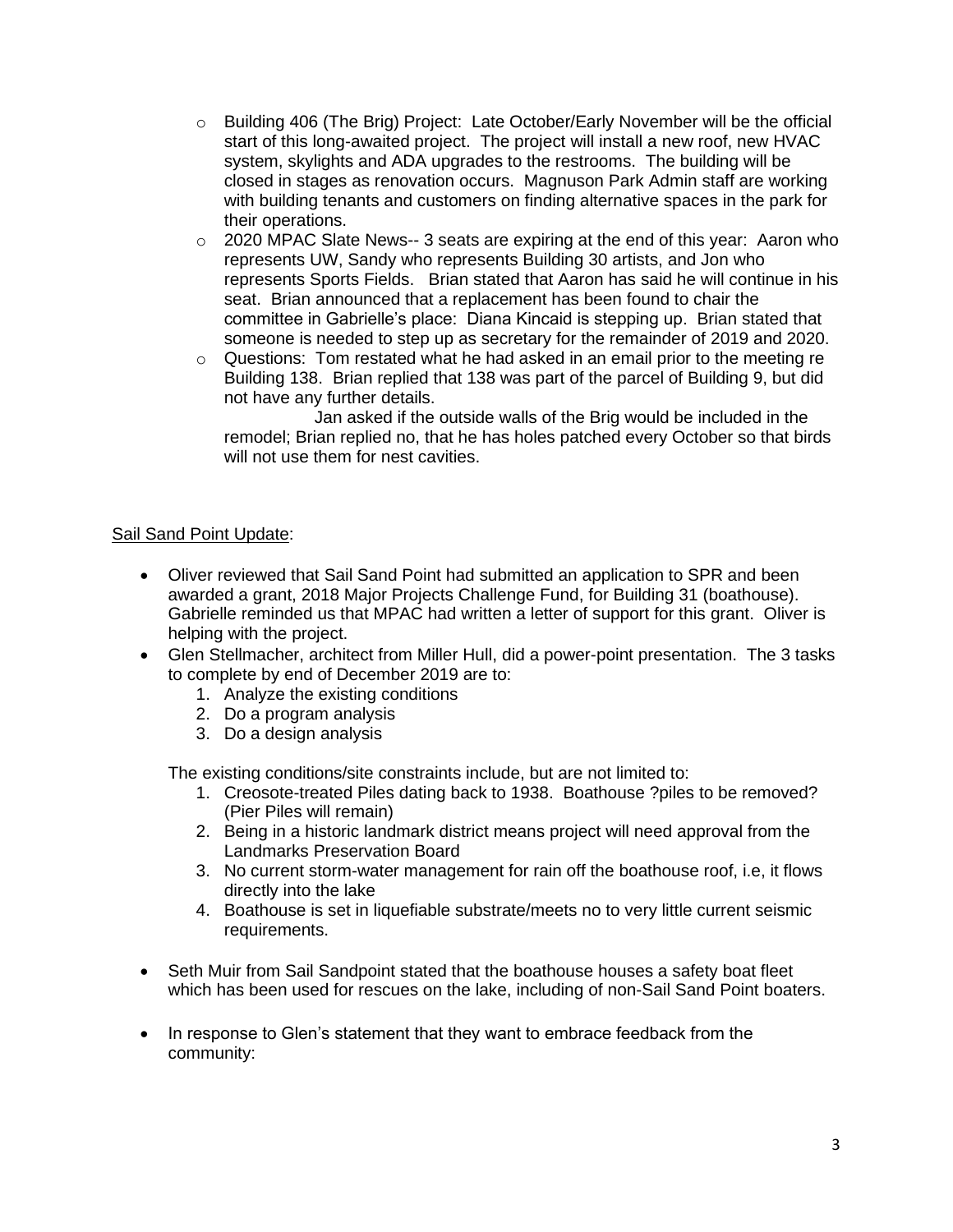- 1. Tom questioned the safety of having members of the public jump off the pier to swim. Seth clarified that the pier is public and that Sail Sandpoint does not lease the pier, it only leases the building/the boathouse.
- 2. Jan asked why Seattle Audubon was not on the list of project stakeholders and if the Barn Swallows, which reportedly nest under the boathouse, would be considered. Glen gave assurance that they would still be able to nest under it.
- 3. Dianne asked how much change was needed. Seth explained that more indoor classroom space is needed for programs.
- 4. Tom asked re cost.

In conclusion, Oliver stated that Miller Hull is identifying different possibilities and Brain stated that SPR is committed to renovating the boathouse.

# MPAC Letter of Support Proposed Guidelines:

Gabrielle opened the discussion by restating what she had sent all of us before tonight's meeting: that MPAC has ~always supported work of organizations already in the park, and that there seems to be a desire for guidelines, not necessarily rules, for requests for letters of support.

Megan asked what the impact of our letters is and if Gabrielle has spoken to the Superintendent re letters of support. Gabrielle replied that we do write letters to the Superintendent if we have recommendations/advice. She has not asked the Superintendent if we should or could hear the other side when there is a conflict between SPR and a group requesting our support, and she is not sure if it is appropriate for us to hear SPR's side in such a conflict.

Before being excused from the meeting, Brian stated that this committee carries a lot of weight with the Superintendent's Office and with city hall; it is his take that we are taken seriously and that we should define our priorities first, we should not water down our letters of support by giving them to everyone.

Dianne asked if MPAC is on the park's website. Gabrielle stated that our minutes are posted on the website but that our agenda is not, but perhaps it should be. Dianne suggested that guidelines (if formulated) could be posted on the website as well.

Juli felt it important to hear from both parties so that we can make informed decisions.

Tom said we should stay in our lane, which is to give the Superintendent recommendations.

Gabrielle distinguished between requests for letters of support for outside grants from organizations working inside the park and letters of support for outside groups wanting, for example, to lease a building in the park.

Dianne felt that we need to have an over-riding vision first in order to determine if the group we're backing fits our vision.

Lhorna and Gabrielle felt it important not to say "no" automatically to a group who lacks support of SPR.